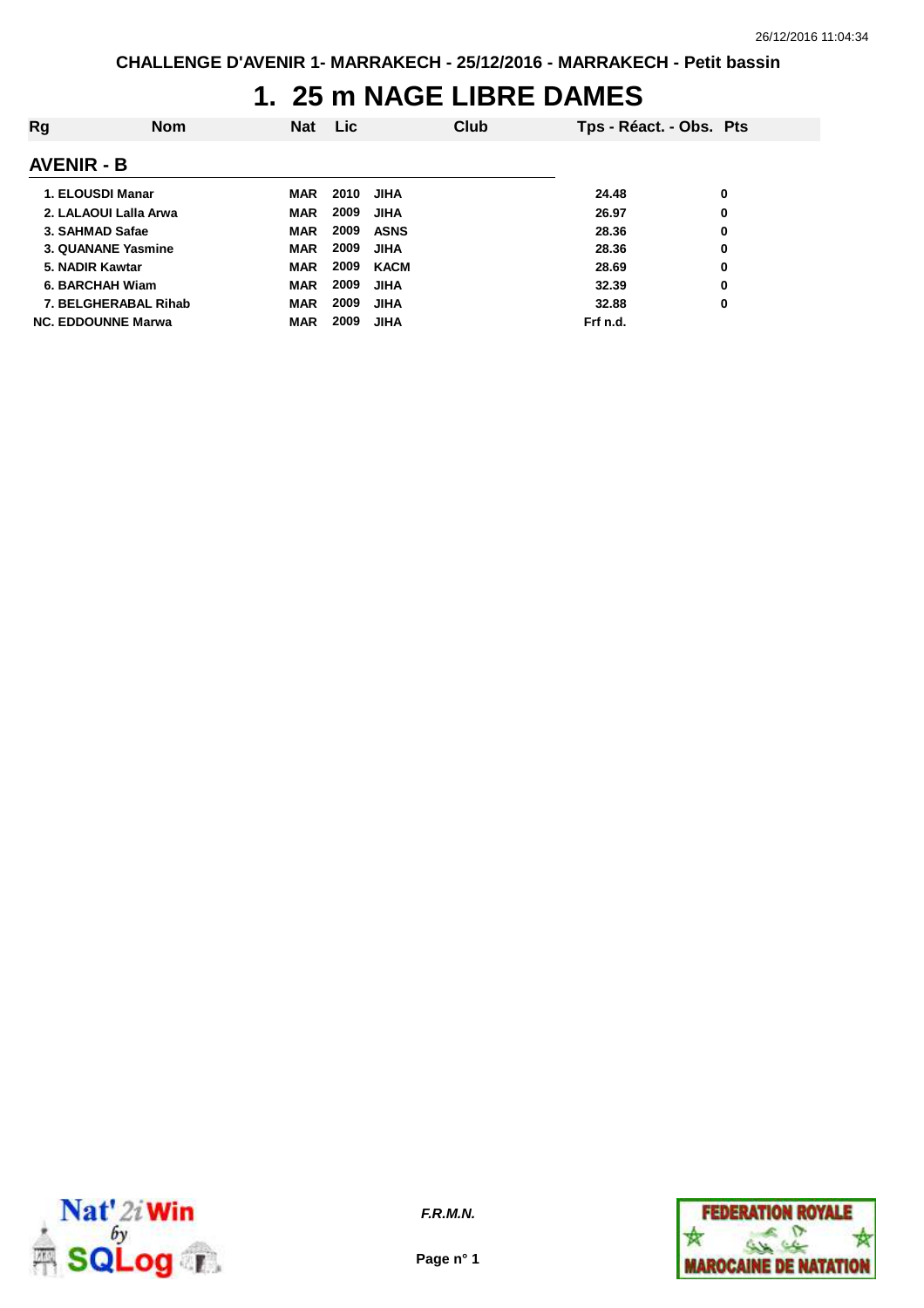## **2. 25 m NAGE LIBRE MESSIEURS**

| Rg                     | <b>Nom</b>                      | <b>Nat</b> | Lic  | Club        | Tps - Réact. - Obs. Pts |   |
|------------------------|---------------------------------|------------|------|-------------|-------------------------|---|
| <b>AVENIR - B</b>      |                                 |            |      |             |                         |   |
| 1. ELHAMIL Amer        |                                 | <b>MAR</b> | 2009 | <b>JIHA</b> | 19.94                   | 0 |
| 2. CHAYED Walid        |                                 | <b>MAR</b> | 2009 | <b>JIHA</b> | 21.09                   | 0 |
|                        | 3. LAARIBYA Rayane              | <b>MAR</b> | 2009 | <b>JIHA</b> | 23.20                   | 0 |
|                        | 4. LAMZOUGUI Ziad               | <b>MAR</b> | 2010 | <b>JIHA</b> | 23.31                   | 0 |
| 5. NADIR Adam          |                                 | <b>MAR</b> | 2009 | <b>KACM</b> | 23.72                   | 0 |
|                        | 6. GHENNAM Mohamed Adam         | <b>MAR</b> | 2009 | <b>JIHA</b> | 24.44                   | 0 |
|                        | 7. MESAOUDI Abdollah            | <b>MAR</b> | 2009 | <b>JIHA</b> | 24.88                   | 0 |
| 8. ALIOUI Zaid         |                                 | <b>MAR</b> | 2010 | <b>ASNS</b> | 31.33                   | 0 |
|                        | 9. MOUAHHIDI Adam               | <b>MAR</b> | 2009 | <b>JIHA</b> | 31.69                   | 0 |
|                        | 10. AHNAKACH Samy               | <b>MAR</b> | 2009 | <b>JIHA</b> | 32.35                   | 0 |
|                        | 11. OURTANE Jad Imrane          | <b>MAR</b> | 2010 | <b>CMND</b> | 33.75                   | 0 |
|                        | <b>12. MOUGHAMI Anouar</b>      | <b>MAR</b> | 2010 | <b>JIHA</b> | 35.00                   | 0 |
|                        | 13. RERHDACHI Soufyane          | <b>MAR</b> | 2009 | <b>JIHA</b> | 36.95                   | 0 |
|                        | <b>14. MUHAMMAD Omar Yousuf</b> | <b>MAR</b> | 2009 | <b>JIHA</b> | 37.81                   | 0 |
|                        | <b>15. HOSSAM HOSNY Moaz</b>    | <b>MAR</b> | 2009 | <b>JIHA</b> | 40.08                   | 0 |
|                        | <b>NC. BOUCHIKHA Ziad</b>       | <b>MAR</b> | 2009 | <b>CMND</b> | Frf n.d.                |   |
| <b>NC. AACHA Sami</b>  |                                 | <b>MAR</b> | 2009 | JIHA        | Frf n.d.                |   |
| <b>NC. SABER Rayan</b> |                                 | <b>MAR</b> | 2009 | <b>JIHA</b> | Frf n.d.                |   |



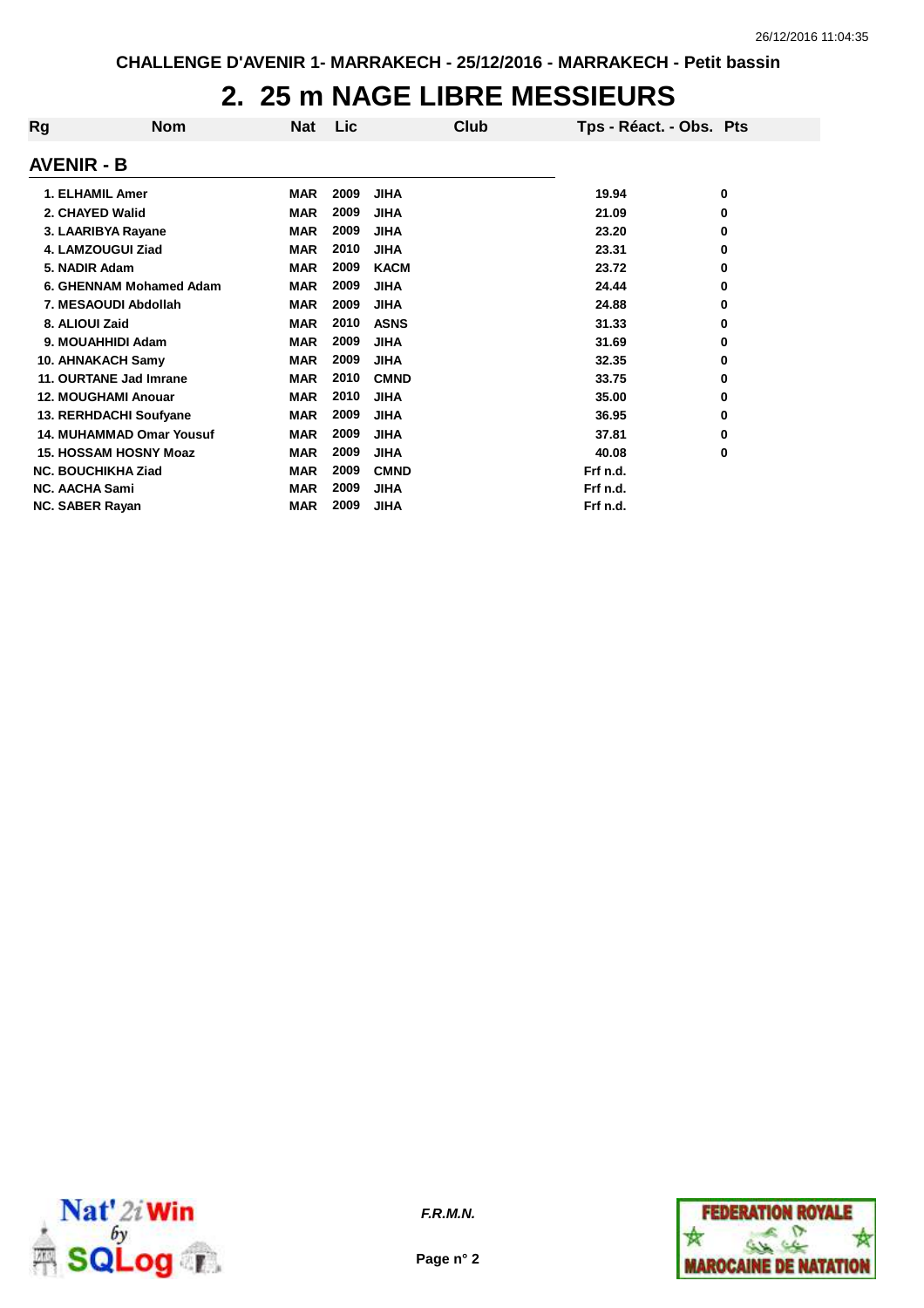## **3. 50 m NAGE LIBRE DAMES**

| Rg                          | <b>Nom</b> | <b>Nat</b> | Lic  | Club        | Tps - Réact. - Obs. Pts |     |
|-----------------------------|------------|------------|------|-------------|-------------------------|-----|
| <b>AVENIR - A</b>           |            |            |      |             |                         |     |
| 1. JAMIM Nour Elyakout      |            | <b>MAR</b> | 2008 | <b>JIHA</b> | 48.84                   | 114 |
| 2. LAAOUIDI Zineb           |            | <b>MAR</b> | 2008 | <b>JIHA</b> | 49.97                   | 107 |
| 3. DRIBI ALAOUI Aya         |            | <b>MAR</b> | 2008 | <b>ASNS</b> | 52.50                   | 92  |
| 3. KHALIL Marwa             |            | <b>MAR</b> | 2008 | <b>JIHA</b> | 52.50                   | 92  |
| 5. BENLAMINE Inasse         |            | <b>MAR</b> | 2008 | <b>ASNS</b> | 53.70                   | 86  |
| 6. ABDELLAH Alae            |            | <b>MAR</b> | 2008 | <b>JIHA</b> | 57.77                   | 69  |
| 7. BNITTO Imane             |            | <b>MAR</b> | 2008 | KACM        | 58.50                   | 66  |
| 8. ED DRIEF Yasmine         |            | <b>MAR</b> | 2008 | <b>KACM</b> | 58.60                   | 66  |
| 9. OUNACEUR Youmna          |            | <b>MAR</b> | 2008 | <b>CMND</b> | 59.74                   | 62  |
| 9. JAABARI Ghita            |            | <b>MAR</b> | 2008 | <b>JIHA</b> | 59.74                   | 62  |
| 11. CHABBA Ghita            |            | <b>MAR</b> | 2008 | KACM        | 1:06.36                 | 45  |
| 12. JELLOULI Hiba           |            | <b>MAR</b> | 2008 | <b>JIHA</b> | 1:09.00                 | 40  |
| <b>NC. LAKHOUIL Nohaila</b> |            | <b>MAR</b> | 2008 | <b>JIHA</b> | Frf n.d.                |     |



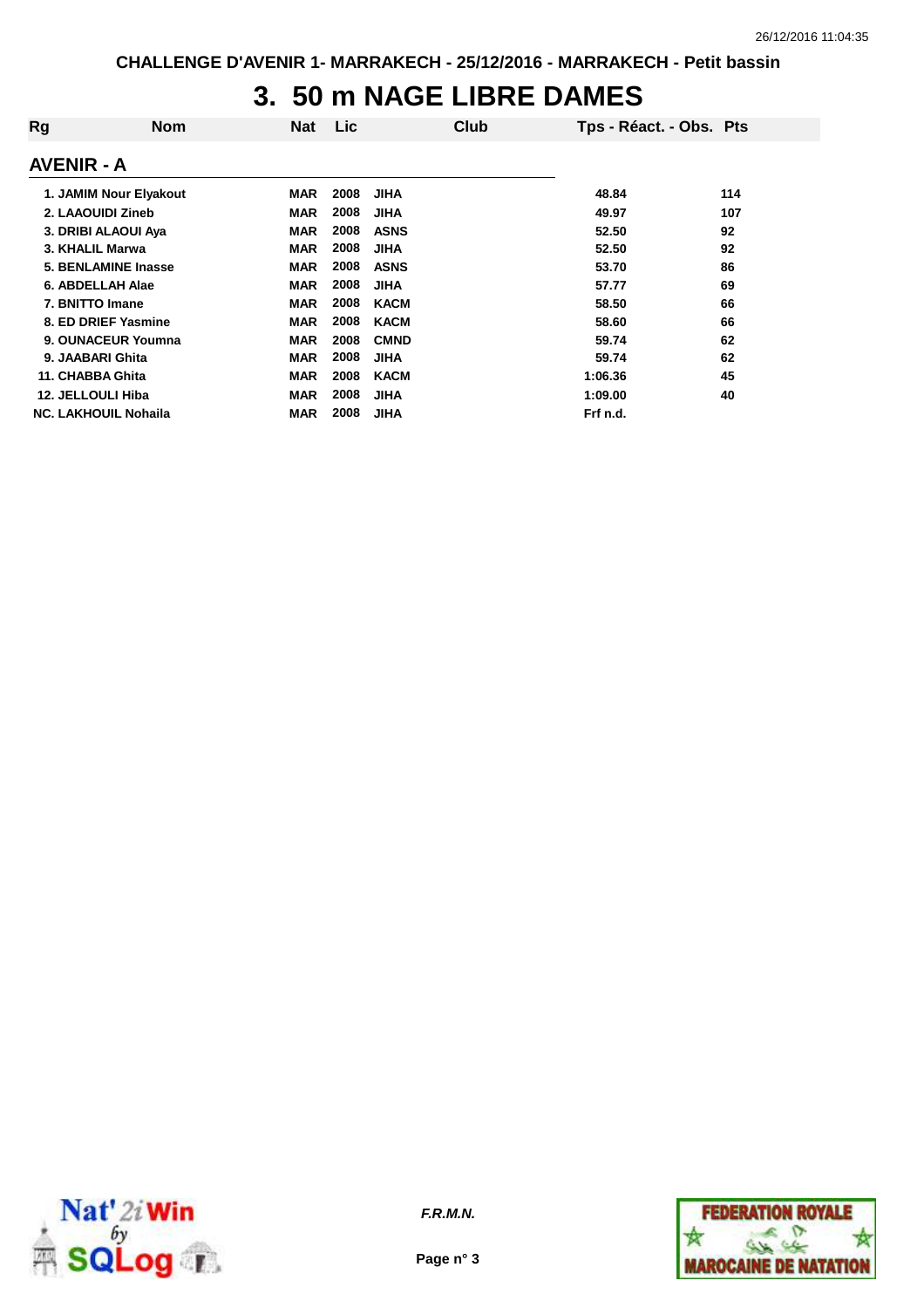## **4. 50 m NAGE LIBRE MESSIEURS**

| Rg                     | <b>Nom</b>                  | <b>Nat</b> | Lic  | Club          | Tps - Réact. - Obs. Pts |     |
|------------------------|-----------------------------|------------|------|---------------|-------------------------|-----|
| <b>AVENIR - A</b>      |                             |            |      |               |                         |     |
|                        | 1. BKHIBKHI Mohammed        | <b>MAR</b> | 2008 | <b>CMND</b>   | 43.81                   | 108 |
|                        | 2. EL KADIRI Karim          | <b>MAR</b> | 2008 | <b>ASAMIN</b> | 45.66                   | 96  |
| 3. ZAYANE Ilias        |                             | <b>MAR</b> | 2008 | <b>JIHA</b>   | 46.84                   | 88  |
|                        | 4. BOUROU Iyad              | <b>MAR</b> | 2008 | <b>OCS</b>    | 47.75                   | 83  |
|                        | 5. AIT MOULAY Oussama       | <b>MAR</b> | 2008 | <b>ASNS</b>   | 50.39                   | 71  |
|                        | 6. RACHID Adam              | <b>MAR</b> | 2008 | <b>JIHA</b>   | 52.47                   | 63  |
|                        | 7. CHIHAB Mohammed Taha     | <b>MAR</b> | 2008 | <b>JIHA</b>   | 53.88                   | 58  |
|                        | 8. BARDACH Fadi             | <b>MAR</b> | 2008 | <b>KACM</b>   | 53.97                   | 58  |
|                        | 9. ALIOUI Rayane            | <b>MAR</b> | 2008 | <b>ASNS</b>   | 54.13                   | 57  |
|                        | <b>10. BELHOUSSEIN Anas</b> | <b>MAR</b> | 2008 | <b>JIHA</b>   | 55.70                   | 52  |
|                        | 11. DADDA Nassime           | <b>MAR</b> | 2008 | <b>JIHA</b>   | 56.06                   | 51  |
|                        | 12. TOUJNI Mohammed Nour    | <b>MAR</b> | 2008 | <b>ASNS</b>   | 57.65                   | 47  |
|                        | 13. DE LA TORRE Ismael      | <b>MAR</b> | 2008 | <b>JIHA</b>   | 1:00.21                 | 41  |
|                        | 14. AMAZOUZ IIyas           | <b>MAR</b> | 2008 | <b>KACM</b>   | 1:03.08                 | 36  |
|                        | <b>15. ELHASSNAOUI Anas</b> | <b>MAR</b> | 2008 | <b>ASNS</b>   | 1:05.61                 | 32  |
|                        | 16. SKIRI Mohammed Taha     | <b>MAR</b> | 2008 | <b>JIHA</b>   | 1:15.38                 | 21  |
|                        | 17. SOUHAIB Rida            | <b>MAR</b> | 2008 | <b>CMND</b>   | 1:18.28                 | 19  |
|                        | <b>18. ELMANSOURI Ghali</b> | <b>MAR</b> | 2008 | <b>ASNS</b>   | 1:28.22                 | 13  |
|                        | <b>NC. LEMKHOUDEM Omar</b>  | <b>MAR</b> | 2008 | <b>ASNS</b>   | Frf n.d.                |     |
| <b>NC. DIYANE Adam</b> |                             | <b>MAR</b> | 2008 | JIHA          | Dsa FD                  | 0   |



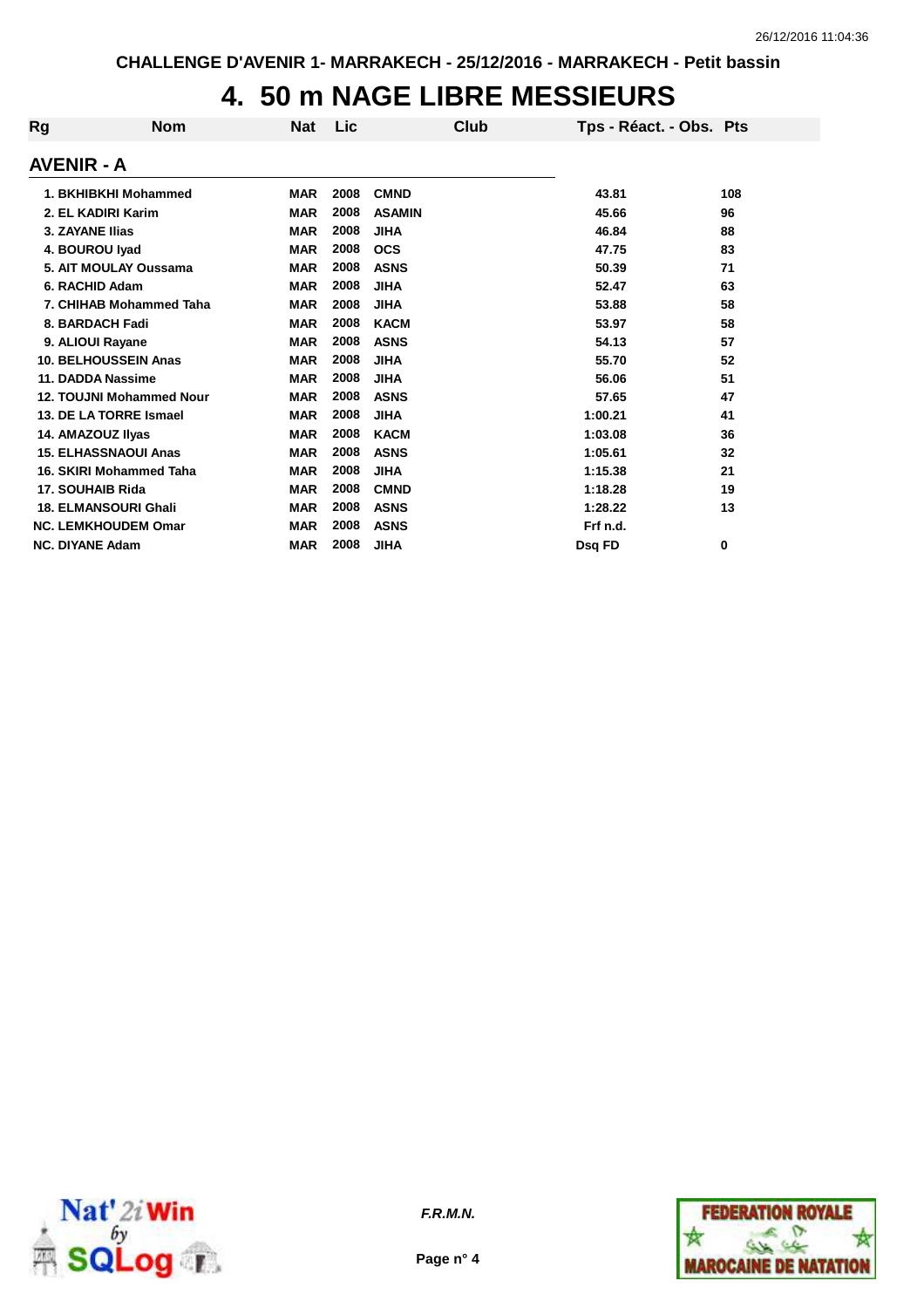# **5. 25 m DOS DAMES**

| Rg                           | <b>Nom</b> | <b>Nat</b> | <b>Lic</b> | <b>Club</b> |          | Tps - Réact. - Obs. Pts |
|------------------------------|------------|------------|------------|-------------|----------|-------------------------|
| <b>AVENIR - B</b>            |            |            |            |             |          |                         |
| 1. ELOUSDI Manar             |            | MAR        | 2010       | <b>JIHA</b> | 30.28    | 0                       |
| 2. BELGHERABAL Rihab         |            | MAR        | 2009       | <b>JIHA</b> | 30.88    | 0                       |
| 3. QUANANE Yasmine           |            | <b>MAR</b> | 2009       | <b>JIHA</b> | 31.31    | 0                       |
| 4. NADIR Kawtar              |            | MAR        | 2009       | KACM        | 31.68    | 0                       |
| 5. LALAOUI Lalla Arwa        |            | <b>MAR</b> | 2009       | <b>JIHA</b> | 32.50    | 0                       |
| <b>NC. ELOUARRAK Khadija</b> |            | <b>MAR</b> | 2009       | <b>JIHA</b> | Frf n.d. |                         |



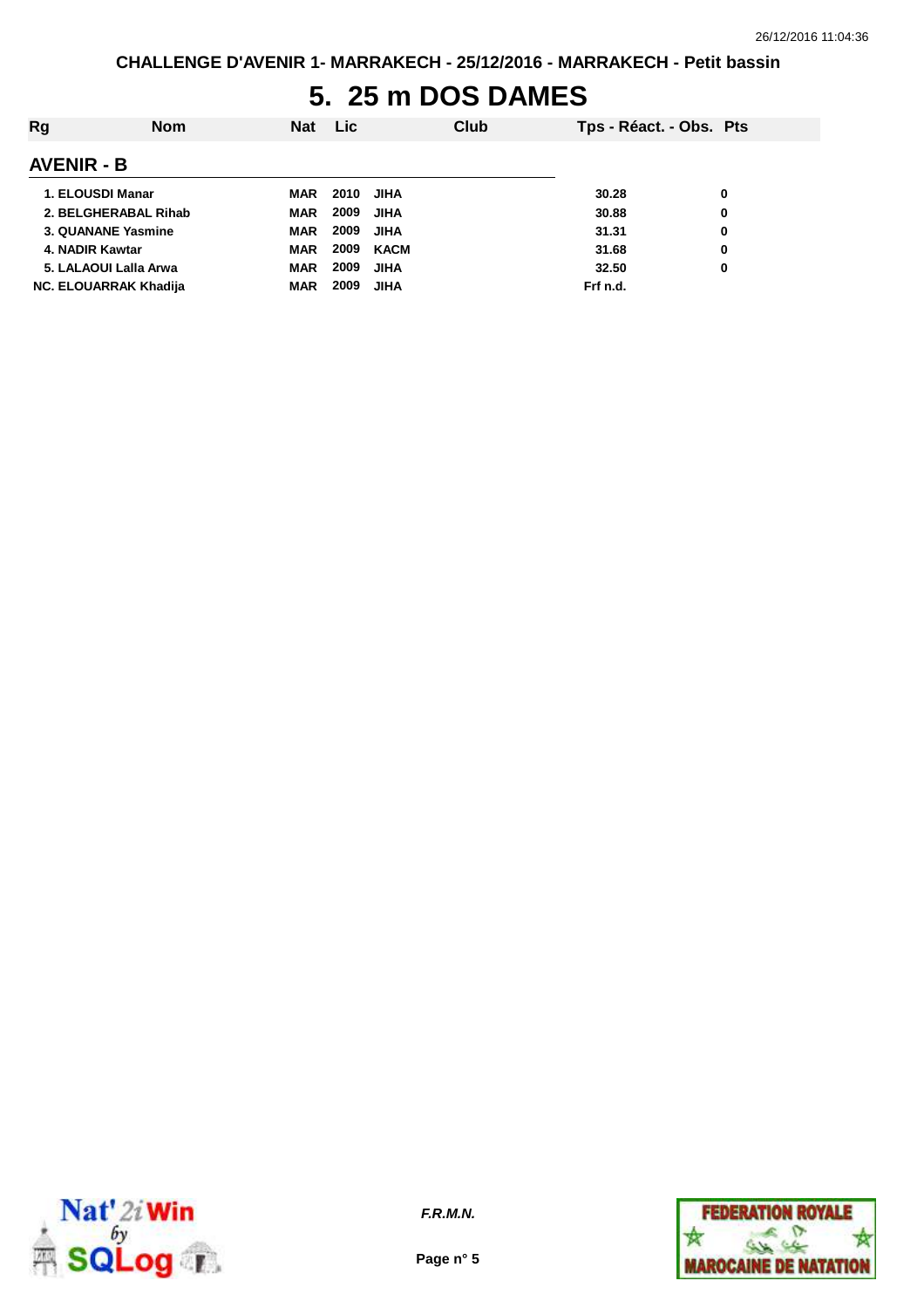## **6. 25 m DOS MESSIEURS**

| Rg                     | <b>Nom</b>                    | <b>Nat</b> | Lic  | Club        | Tps - Réact. - Obs. Pts |   |
|------------------------|-------------------------------|------------|------|-------------|-------------------------|---|
| <b>AVENIR - B</b>      |                               |            |      |             |                         |   |
|                        | 1. LAKHDAR Islam              | MAR        | 2009 | <b>KACM</b> | 27.73                   | 0 |
| 2. NADIR Adam          |                               | <b>MAR</b> | 2009 | <b>KACM</b> | 28.67                   | 0 |
|                        | 3. MOUGHAMI Anouar            | <b>MAR</b> | 2010 | <b>JIHA</b> | 34.81                   | 0 |
|                        | 4. AHNAKACH Samy              | <b>MAR</b> | 2009 | <b>JIHA</b> | 35.34                   | 0 |
|                        | 5. HOSSAM HOSNY Moaz          | <b>MAR</b> | 2009 | <b>JIHA</b> | 37.50                   | 0 |
|                        | <b>NC. BOUCHIKHA Ziad</b>     | <b>MAR</b> | 2009 | <b>CMND</b> | Frf n.d.                |   |
| <b>NC. AACHA Sami</b>  |                               | <b>MAR</b> | 2009 | <b>JIHA</b> | Frf n.d.                |   |
| <b>NC. SABER Rayan</b> |                               | <b>MAR</b> | 2009 | <b>JIHA</b> | Frf n.d.                |   |
|                        | <b>NC. RERHDACHI Soufvane</b> | <b>MAR</b> | 2009 | <b>JIHA</b> | Disqual.                | 0 |
|                        | NC. GHENNAM Mohamed Adam      | <b>MAR</b> | 2009 | <b>JIHA</b> | Disqual.                | 0 |
|                        | NC. LAARIBYA Rayane           | <b>MAR</b> | 2009 | <b>JIHA</b> | Disqual.                | 0 |
|                        | <b>NC. MESAOUDI Abdollah</b>  | <b>MAR</b> | 2009 | <b>JIHA</b> | Disqual.                | 0 |
|                        | <b>NC. MOUAHHIDI Adam</b>     | <b>MAR</b> | 2009 | <b>JIHA</b> | Disqual.                | 0 |



**Page n° 6**

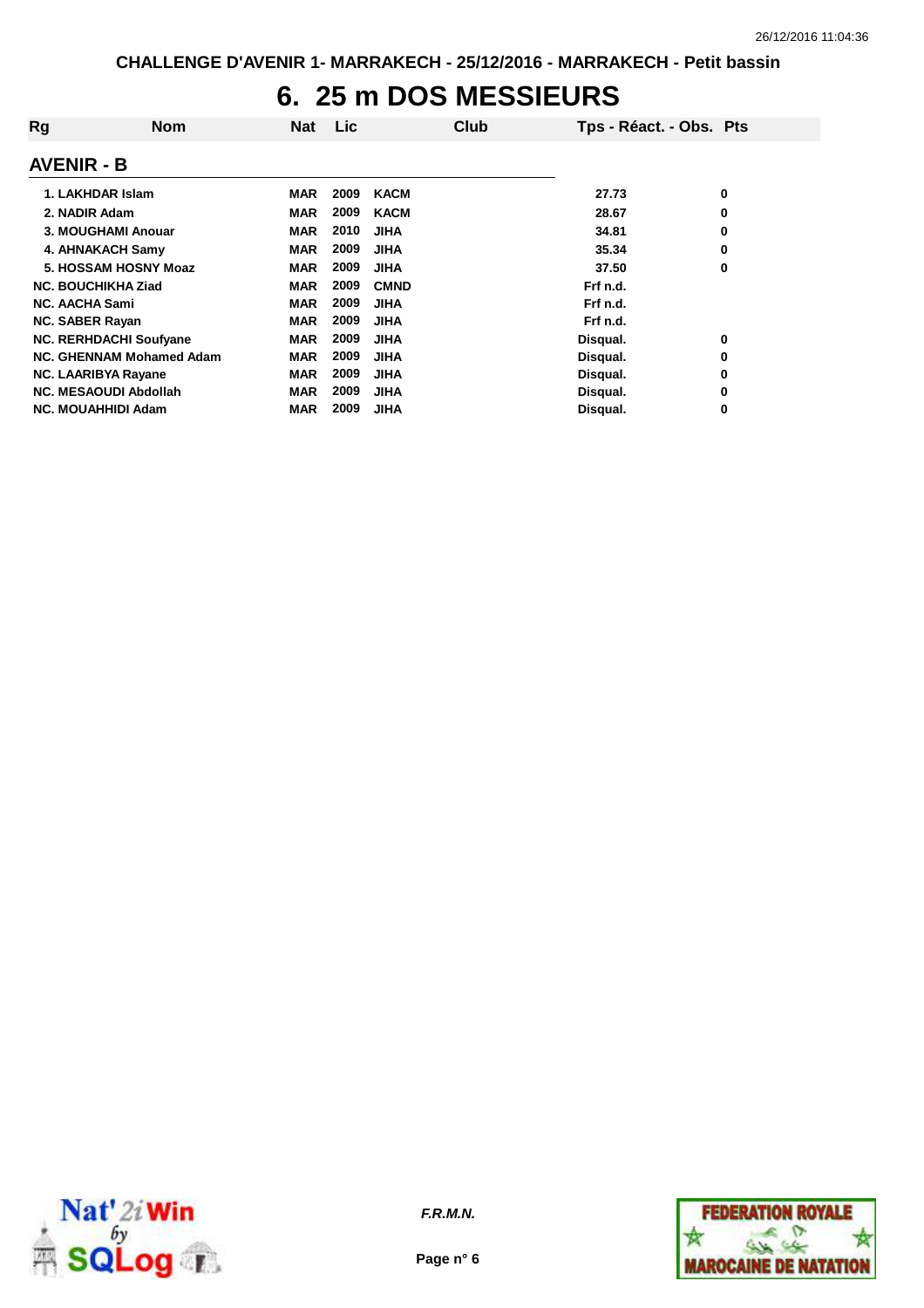# **7. 50 m DOS DAMES**

| Rg                | <b>Nom</b>             | <b>Nat</b> | Lic. | Club        | Tps - Réact. - Obs. Pts |    |
|-------------------|------------------------|------------|------|-------------|-------------------------|----|
| <b>AVENIR - A</b> |                        |            |      |             |                         |    |
|                   | 1. JAMIM Nour Elyakout | <b>MAR</b> | 2008 | <b>JIHA</b> | 1:02.13                 | 82 |
|                   | 2. ED DRIEF Yasmine    | <b>MAR</b> | 2008 | <b>KACM</b> | 1:03.28                 | 78 |
| 3. LAAOUIDI Zineb |                        | <b>MAR</b> | 2008 | <b>JIHA</b> | 1:03.63                 | 76 |
| 4. BNITTO Imane   |                        | <b>MAR</b> | 2008 | <b>KACM</b> | 1:04.67                 | 73 |
| 5. ABDELLAH Alae  |                        | <b>MAR</b> | 2008 | <b>JIHA</b> | 1:06.56                 | 67 |
| 6. JAABARI Ghita  |                        | <b>MAR</b> | 2008 | <b>JIHA</b> | 1:09.79                 | 58 |
|                   | 7. OUNACEUR Youmna     | <b>MAR</b> | 2008 | <b>CMND</b> | 1:12.73                 | 51 |
| 8. CHABBA Ghita   |                        | <b>MAR</b> | 2008 | <b>KACM</b> | 1:25.16                 | 32 |
| 9. JELLOULI Hiba  |                        | <b>MAR</b> | 2008 | <b>JIHA</b> | 1:42.75                 | 18 |



**Page n° 7**

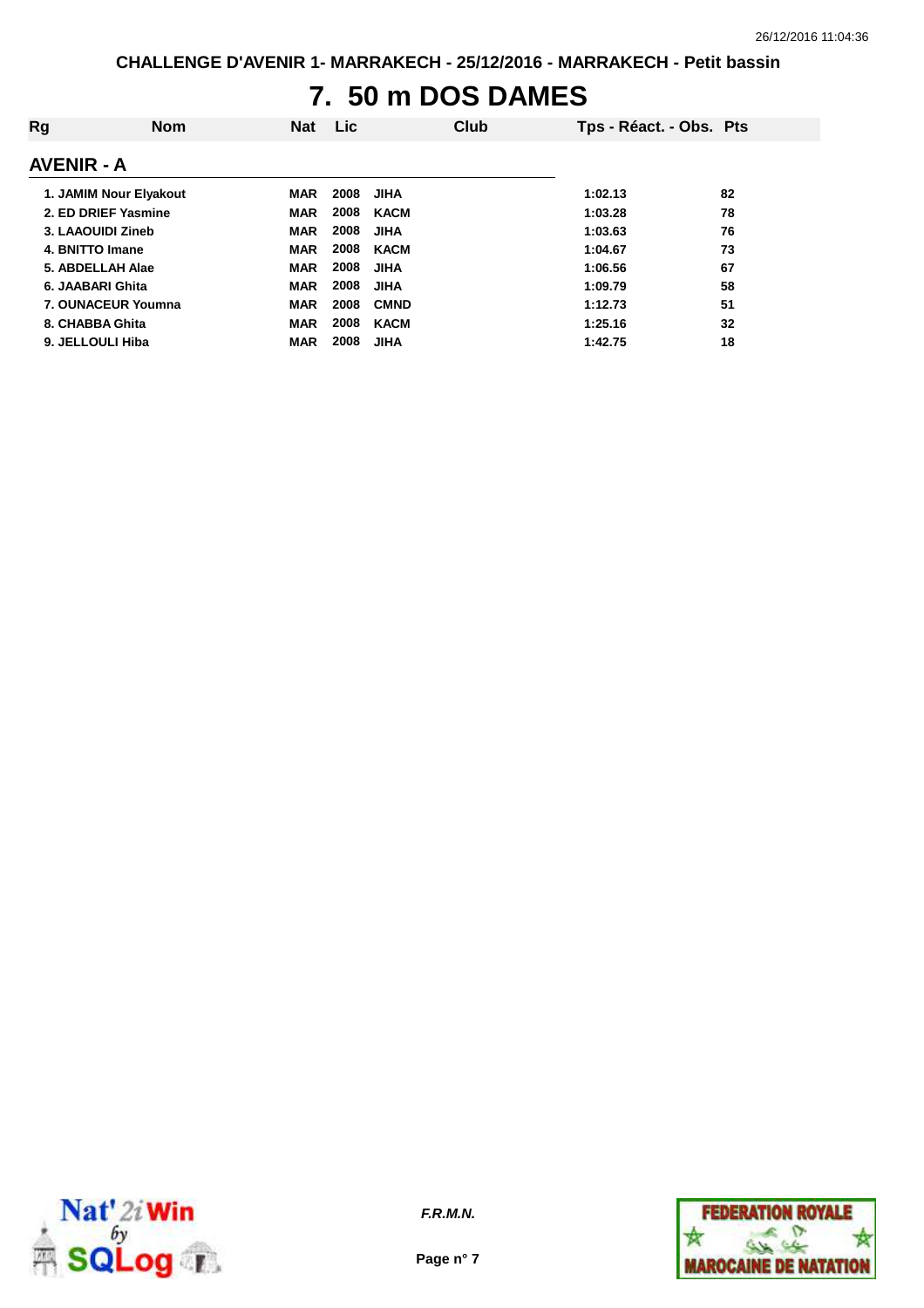## **8. 50 m DOS MESSIEURS**

| Rg                       | <b>Nom</b>                    | <b>Nat</b> | <b>Lic</b> | Club        | Tps - Réact. - Obs. Pts |    |
|--------------------------|-------------------------------|------------|------------|-------------|-------------------------|----|
| <b>AVENIR - A</b>        |                               |            |            |             |                         |    |
|                          | 1. BARDACH Fadi               | MAR        | 2008       | KACM        | 1:00.81                 | 61 |
|                          | 2. BKHIBKHI Mohammed          | <b>MAR</b> | 2008       | <b>CMND</b> | 1:01.95                 | 58 |
|                          | 3. BELHOUSSEIN Anas           | <b>MAR</b> | 2008       | <b>JIHA</b> | 1:14.38                 | 33 |
|                          | 4. DADDA Nassime              | <b>MAR</b> | 2008       | <b>JIHA</b> | 1:15.19                 | 32 |
|                          | <b>NC. DE LA TORRE Ismael</b> | <b>MAR</b> | 2008       | <b>JIHA</b> | Disqual.                | 0  |
| <b>NC. RACHID Adam</b>   |                               | <b>MAR</b> | 2008       | <b>JIHA</b> | Disqual.                | 0  |
|                          | NC. CHIHAB Mohammed Taha      | <b>MAR</b> | 2008       | <b>JIHA</b> | Disqual.                | 0  |
| <b>NC. AMAZOUZ IIvas</b> |                               | <b>MAR</b> | 2008       | <b>KACM</b> | Disqual.                | 0  |



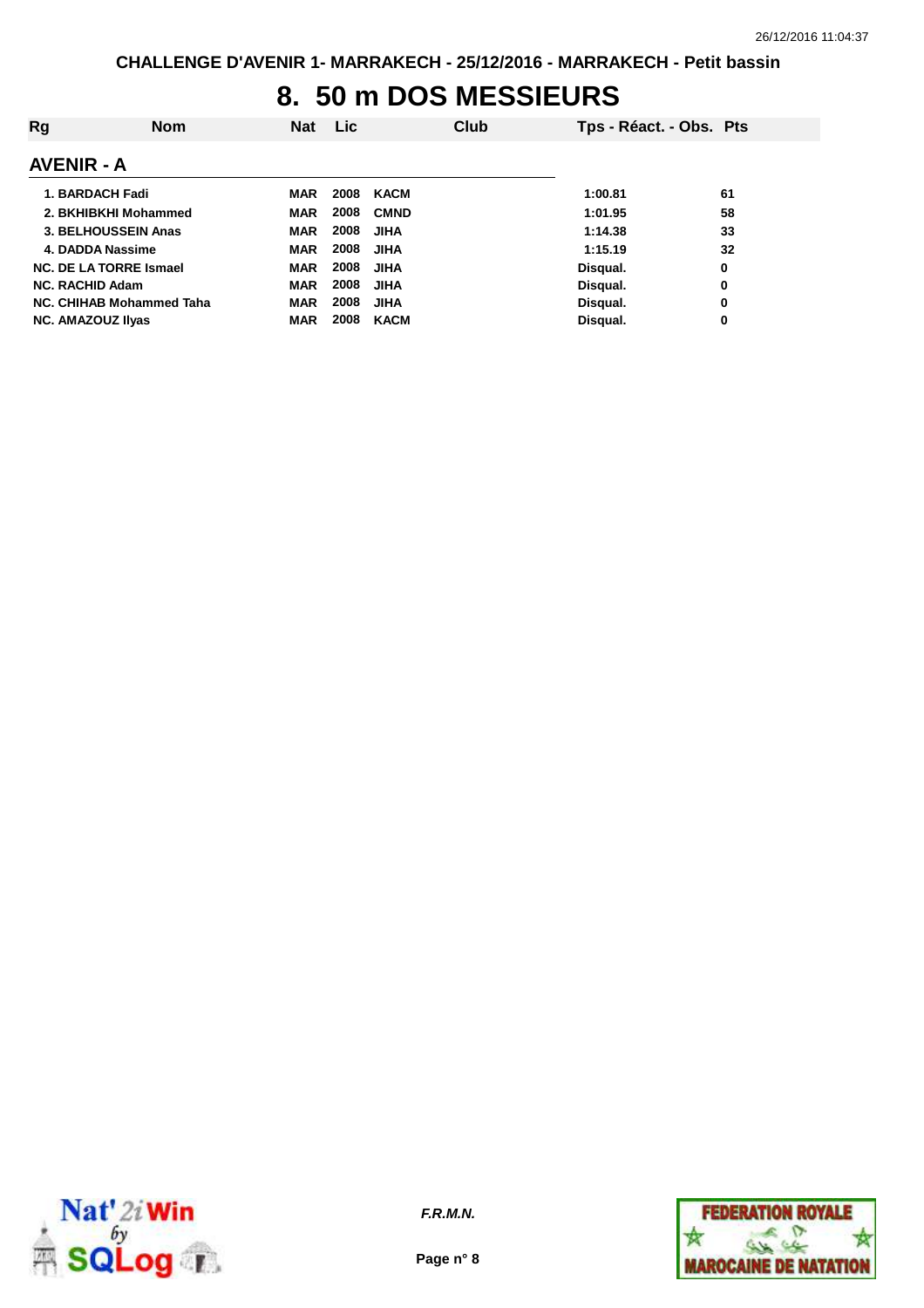## **9. 25 m BRASSE DAMES**

| Rg                        | <b>Nom</b> | Nat        | <b>Lic</b>       | Club | Tps - Réact. - Obs. Pts |   |
|---------------------------|------------|------------|------------------|------|-------------------------|---|
| <b>AVENIR - B</b>         |            |            |                  |      |                         |   |
| 1. SAHMAD Safae           |            | <b>MAR</b> | <b>2009 ASNS</b> |      | 39.50                   | 0 |
| <b>NC. EDDOUNNE Marwa</b> |            | <b>MAR</b> | 2009             | JIHA | Disqual.                | 0 |



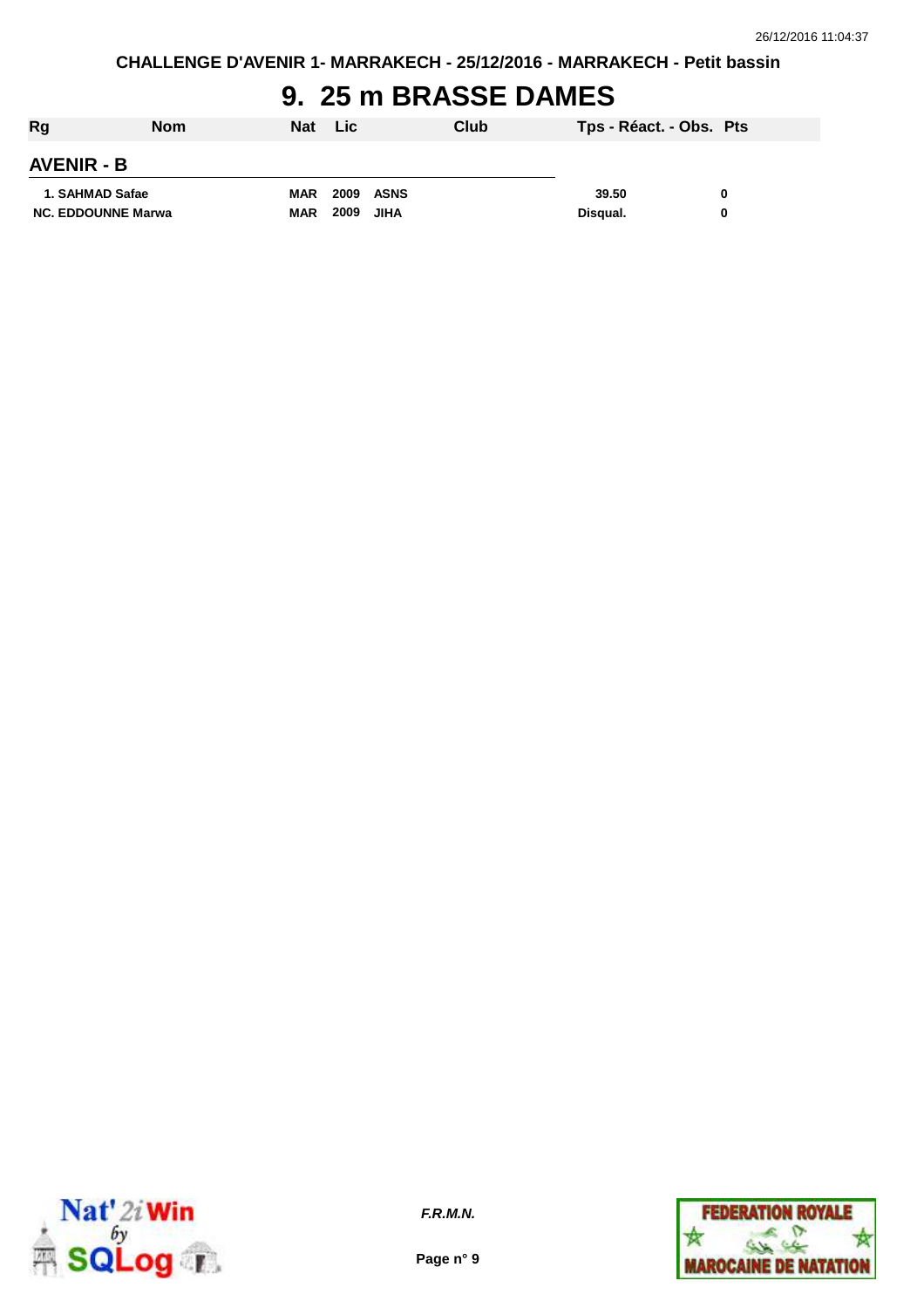## **10. 25 m BRASSE MESSIEURS**

| Rg                | <b>Nom</b> | <b>Nat</b> | <b>Lic</b> | Club        | Tps - Réact. - Obs. Pts |   |
|-------------------|------------|------------|------------|-------------|-------------------------|---|
| <b>AVENIR - B</b> |            |            |            |             |                         |   |
| 1. ELHAMIL Amer   |            | <b>MAR</b> | 2009       | <b>JIHA</b> | 25.50                   | 0 |
| 2. CHAYED Walid   |            | <b>MAR</b> | 2009       | JIHA        | 32.52                   | 0 |
| 2. LAMZOUGUI Ziad |            | <b>MAR</b> | 2010       | JIHA        | 32.52                   | 0 |
| 4. LAKHDAR Islam  |            | <b>MAR</b> | 2009       | KACM        | 33.20                   | 0 |
| 5. ALIOUI Zaid    |            | <b>MAR</b> | 2010       | <b>ASNS</b> | 35.19                   | 0 |



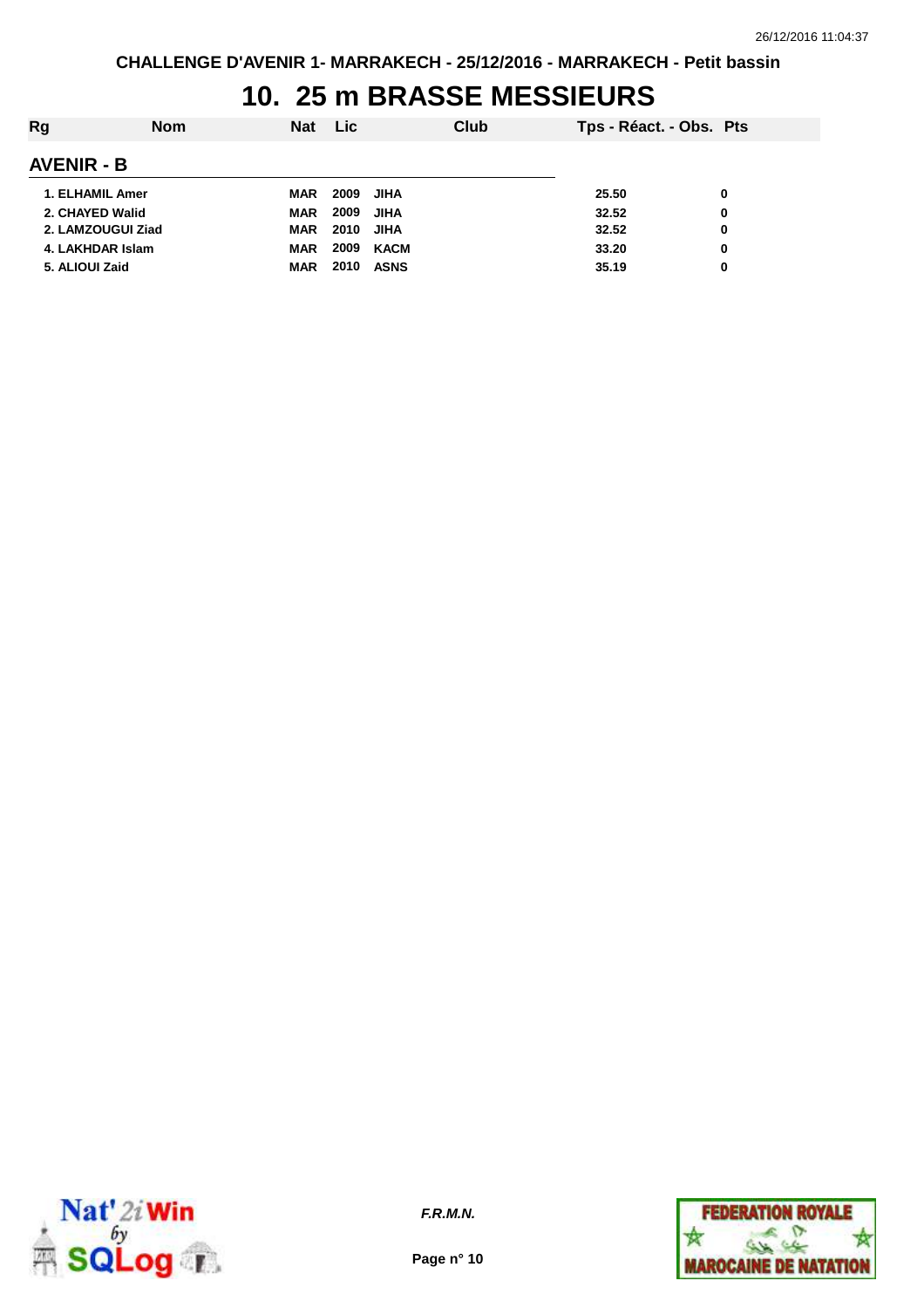# **11. 50 m BRASSE DAMES**

| Rg                          | <b>Nom</b> | <b>Nat</b> | <b>Lic</b> |                  | Club | Tps - Réact. - Obs. Pts |    |
|-----------------------------|------------|------------|------------|------------------|------|-------------------------|----|
| <b>AVENIR - A</b>           |            |            |            |                  |      |                         |    |
| 1. DRIBI ALAOUI Aya         |            | MAR        |            | <b>2008 ASNS</b> |      | 1:08.95                 | 81 |
| 2. KHALIL Marwa             |            | MAR        | 2008       | <b>JIHA</b>      |      | 1:13.97                 | 65 |
| 3. BENLAMINE Inasse         |            | <b>MAR</b> |            | <b>2008 ASNS</b> |      | 1:30.91                 | 35 |
| <b>NC. LAKHOUIL Nohaila</b> |            | <b>MAR</b> | 2008       | <b>JIHA</b>      |      | Frf n.d.                |    |



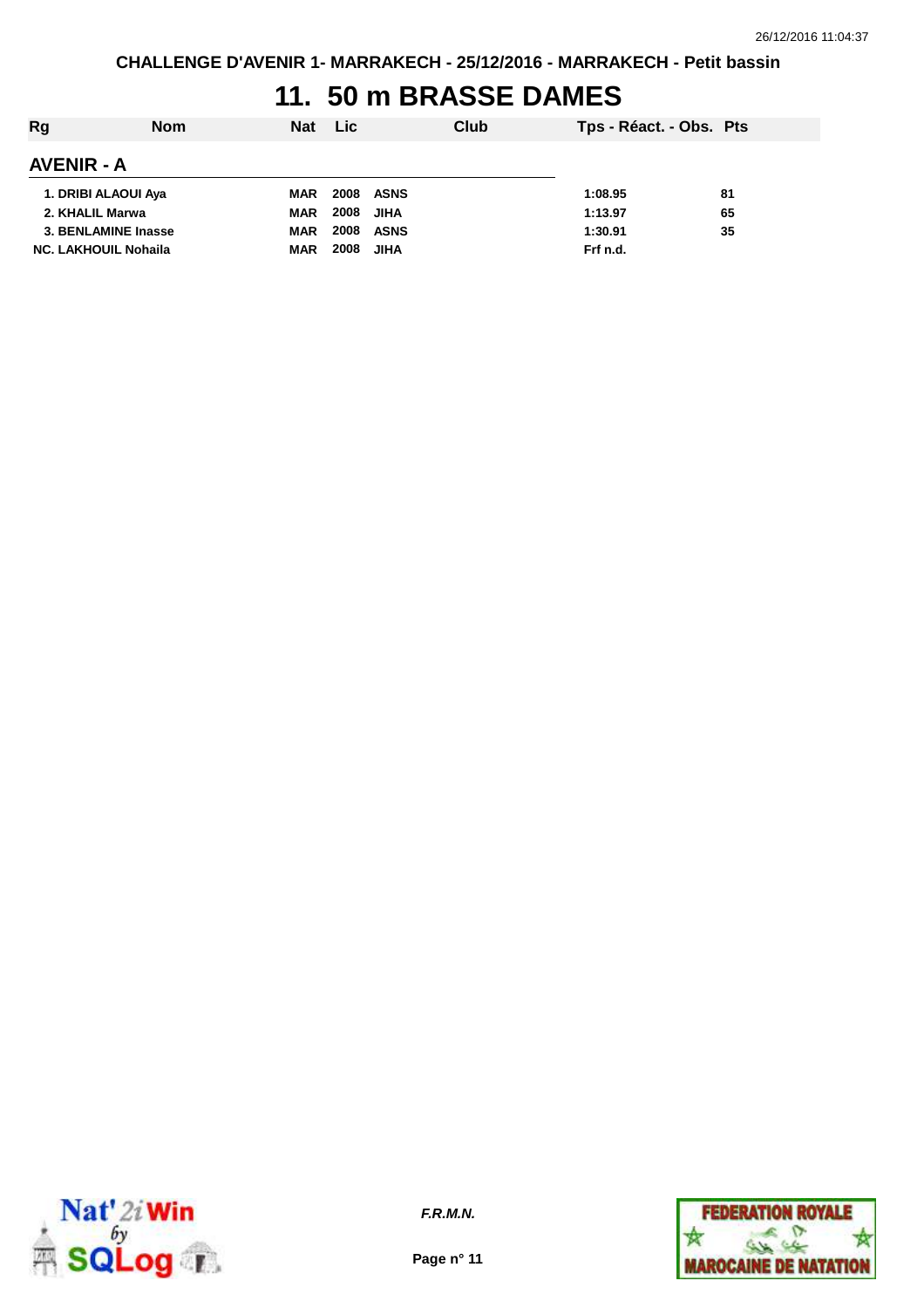#### **12. 50 m BRASSE MESSIEURS**

| Rg                     | <b>Nom</b>                      | <b>Nat</b> | Lic  | Club          | Tps - Réact. - Obs. Pts |    |
|------------------------|---------------------------------|------------|------|---------------|-------------------------|----|
| <b>AVENIR - A</b>      |                                 |            |      |               |                         |    |
|                        | 1. EL KADIRI Karim              | MAR        | 2008 | <b>ASAMIN</b> | 59.95                   | 88 |
| 2. ALIOUI Rayane       |                                 | <b>MAR</b> | 2008 | <b>ASNS</b>   | 1:00.94                 | 83 |
| <b>3. ZAYANE Ilias</b> |                                 | <b>MAR</b> | 2008 | <b>JIHA</b>   | 1:06.90                 | 63 |
| 4. BOUROU Iyad         |                                 | <b>MAR</b> | 2008 | <b>OCS</b>    | 1:07.53                 | 61 |
|                        | 5. AIT MOULAY Oussama           | <b>MAR</b> | 2008 | <b>ASNS</b>   | 1:13.36                 | 48 |
| 6. SOUHAIB Rida        |                                 | <b>MAR</b> | 2008 | <b>CMND</b>   | 1:14.94                 | 45 |
|                        | <b>NC. LEMKHOUDEM Omar</b>      | <b>MAR</b> | 2008 | <b>ASNS</b>   | Frf n.d.                |    |
|                        | <b>NC. ELMANSOURI Ghali</b>     | <b>MAR</b> | 2008 | <b>ASNS</b>   | <b>\bandon</b>          | 0  |
|                        | <b>NC. ELHASSNAOUI Anas</b>     | <b>MAR</b> | 2008 | <b>ASNS</b>   | Disqual.                | 0  |
|                        | <b>NC. TOUJNI Mohammed Nour</b> | <b>MAR</b> | 2008 | <b>ASNS</b>   | Disqual.                | 0  |
|                        | NC. SKIRI Mohammed Taha         | <b>MAR</b> | 2008 | <b>JIHA</b>   | Disqual.                | 0  |



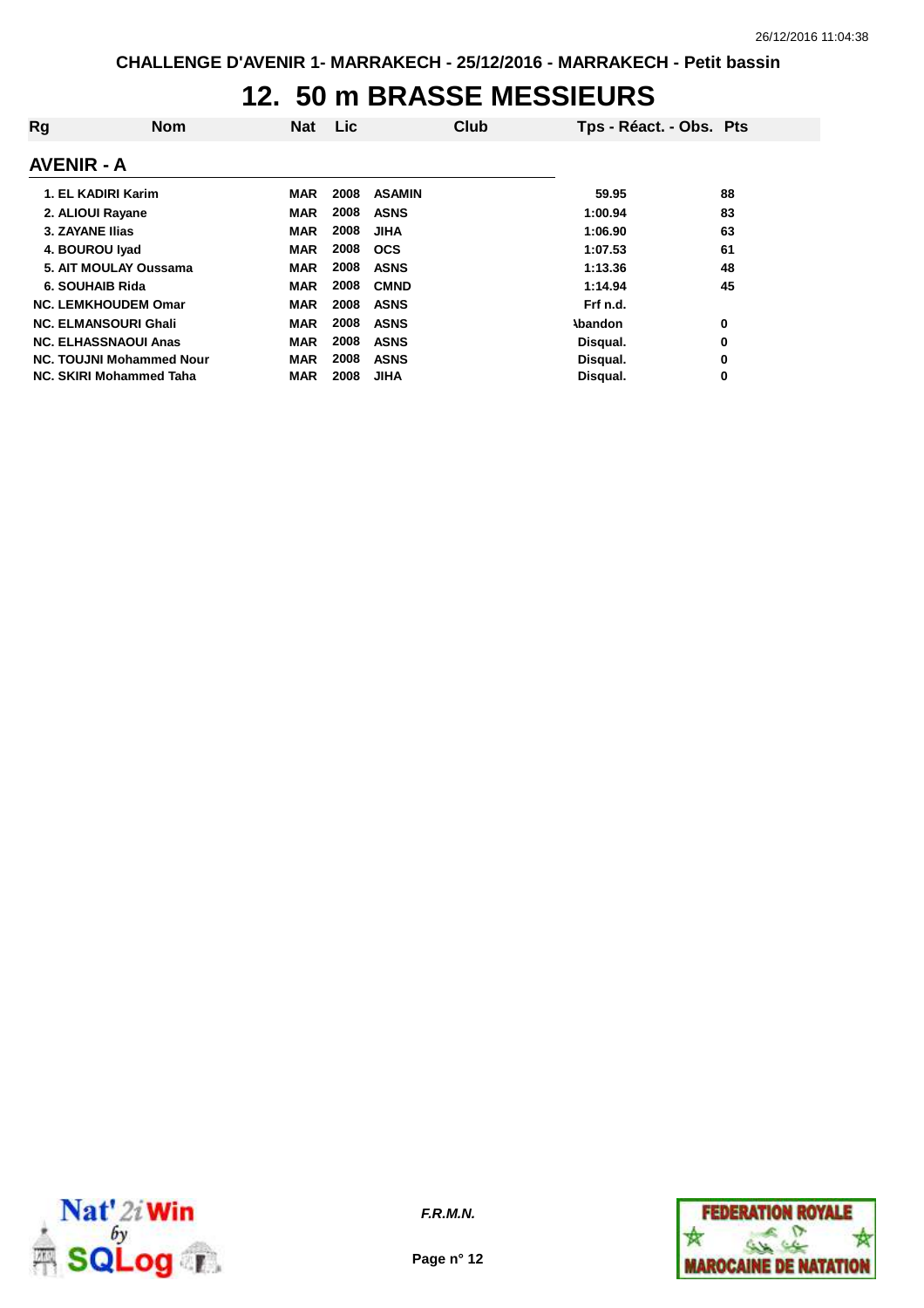# **13. 4 x 25 m NAGE LIBRE DAMES**

| Rg                         | <b>Nom</b> | <b>Nat</b> | Lic. |             | Club |         | Tps - Réact. - Obs. Pts |   |
|----------------------------|------------|------------|------|-------------|------|---------|-------------------------|---|
| <b>AVENIR - A</b>          |            |            |      |             |      |         |                         |   |
| 1. ABDELLAH Alae           |            | <b>MAR</b> | 2008 | <b>JIHA</b> |      | 1:40.26 |                         | 0 |
| <b>KHALIL Marwa</b>        |            | <b>MAR</b> | 2008 | <b>JIHA</b> |      |         |                         | 0 |
| <b>LAAOUIDI Zineb</b>      |            | <b>MAR</b> | 2008 | <b>JIHA</b> |      |         |                         | 0 |
| <b>JAMIM Nour Elyakout</b> |            | <b>MAR</b> | 2008 | <b>JIHA</b> |      |         |                         | 0 |
| <b>AVENIR - B</b>          |            |            |      |             |      |         |                         |   |
| 1. BELGHERABAL Rihab       |            | <b>MAR</b> | 2009 | <b>JIHA</b> |      | 1:57.88 |                         | 0 |
| <b>QUANANE Yasmine</b>     |            | <b>MAR</b> | 2009 | <b>JIHA</b> |      |         |                         | 0 |
| <b>LALAOUI Lalla Arwa</b>  |            | <b>MAR</b> | 2009 | <b>JIHA</b> |      |         |                         | 0 |
| <b>ELOUSDI Manar</b>       |            | <b>MAR</b> | 2010 | <b>JIHA</b> |      |         |                         | 0 |